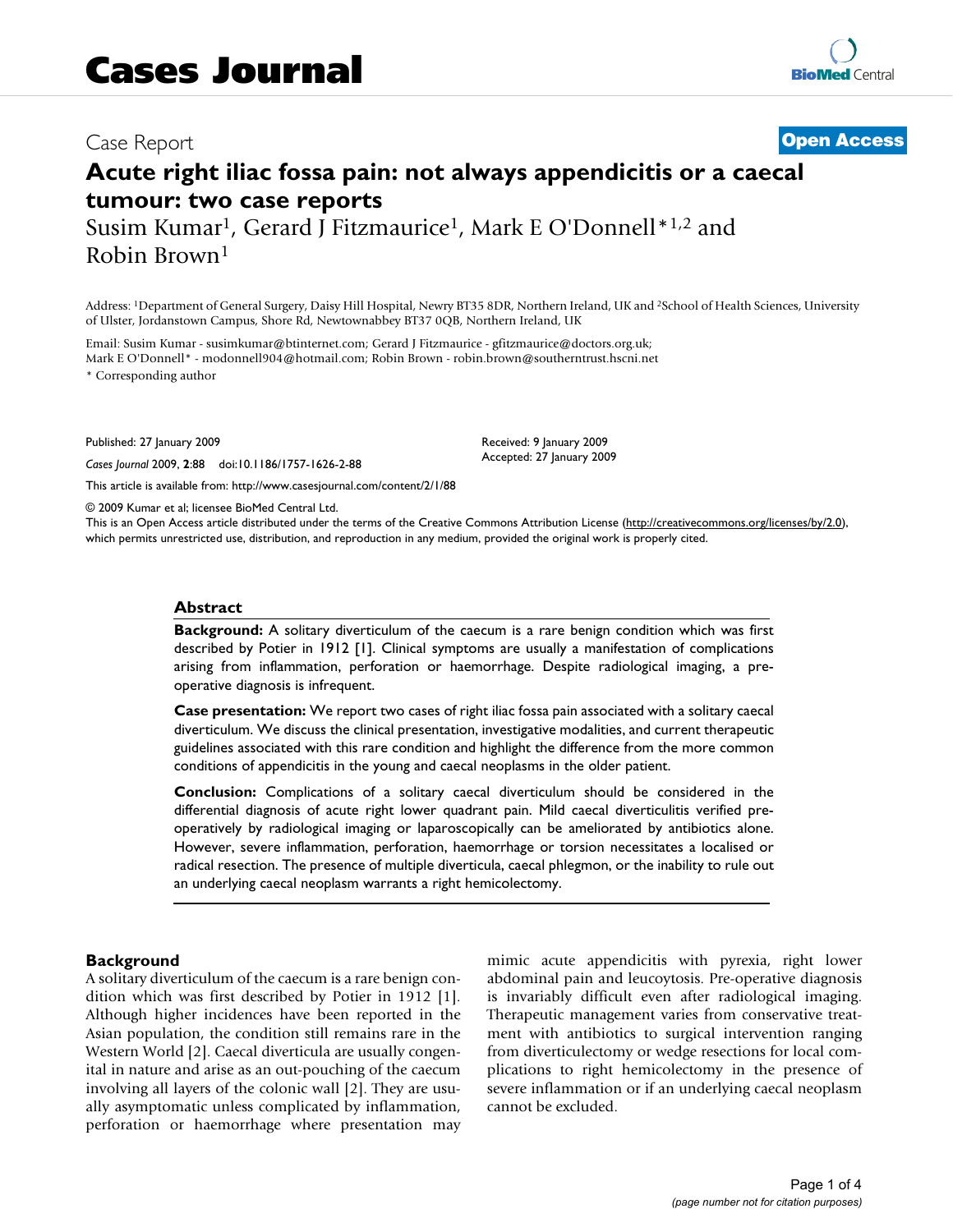## **Case presentation**

#### *Case 1*

A 17-year old caucasian female presented with a 24-hour history of progressively increasing central abdominal pain which localised to the right iliac fossa. She had no other symptomatology and was otherwise well. On examination, the patient was mildly distressed and flushed. Her pulse was 90/minute, blood pressure was 120/60 mmHg, oxygen saturations were 99% on room air and her temperature was 36.4°C. Her abdomen was soft with maximal tenderness in the right iliac fossa and associated guarding. Rovsing's sign was positive. Haematological investigations demonstrated a haemoglobin level of 8.7 g/dl, white cell count of  $8.1 \times 10^9$  /litre, and a C-reactive protein of 89.5 mg/L. Urinalysis was normal and a pregnancy test proved negative.

She proceeded to appendicectomy via a low Lanz musclesplitting incision. A faeculent smell was apparent on entering the peritoneal cavity. The appendix appeared injected with adjacent thickening of the ileocaecal region. A routine appendicectomy was performed. A small perforation was identified in the caecal wall just distal to the area of thickening at the ileocaecal area (Figure 1). The perforation was opened and explored as primary closure was deemed unsuitable. Although the mucosa appeared normal, the surrounding tissue was oedematous and friable and did not appear to be related to the appendicitis. A localised resection with preservation of the ileocaecal valve was performed with a two-layer closure using 3/0 polydioxanone (PDS) sutures. A saline lavage of the peri-



Figure 1 **Intraoperative view of the perforation through a solitary caecal diverticulum**.

toneal cavity was completed and the wound was closed in layers. A subcutaneous Yeats drain was left in situ due to the initial faeculant spillage.

The patient was commenced on intravenous antibiotics three times per day (cefuroxime 1.5 g, metronidazole 500 mg and ampicillin 1 g). The patient made an uneventful recovery and was discharged on day-4 post-surgery. Histopathology confirmed the presence of a perforation within a solitary caecal diverticulum with evidence of extensive abscess formation extending into the adjacent fat with associated inflammatory infiltrates and fibrosis. There was no evidence of associated inflammatory bowel disease, dysplastic changes or malignancy.

## *Case 2*

A 47-year old caucasian male was admitted to hospital with a 3-week history of intermittent right lower abdominal pain with an exacerbation over the previous 4-days. He had associated anorexia, weight loss, lethargy and night sweats. The patient had no other relevant past medical history and was previously well prior to this episode. He was a smoker of 30 cigarettes per day. On examination, the patient was comfortable. He was haemodynamically stable (pulse 88/minute, blood pressure 130/85 mmHg) with a temperature was 37.8°C. His abdomen was soft with maximal tenderness in the right iliac fossa and right lumbar region where a tender mass was elicited. There was no peritonism. Rectal examination and rigid sigmoidoscopy to 15 cms were normal.

Haematological investigations demonstrated a haemoglobin level of 14.7 g/dl, white cell count of  $11.1 \times 10^9$  / litre and an erythrocyte sedimentation rate of 69 mm/ hour. Electrolyte and liver function tests, urinalysis and an ultrasound scan of the abdomen and pelvis were all normal. The patient was treated with carbalax suppositories and a barium enema revealed moderate diverticular disease of the ascending and descending colon with slight extrinsic compression on the medial aspect of the proximal ascending colon suggestive of a diverticular abscess. A contrast-enhanced CT scan of the abdomen and pelvis demonstrated no evidence of an abscess but an ill-defined 5 cm  $\times$  3 cm area projecting antero-laterally towards the right psoas muscle.

Due to deteriorating symptomatology, an exploratory laparotomy was performed which revealed a hard mass on the postero-medial aspect of the caecum. There was no other obvious intra-abdominal pathology. A right hemicolectomy was performed with a stapled (GIA 80 – Autosuture) Barcelona type anastomosis. The suture line was oversewn and the mesenteric defect was closed.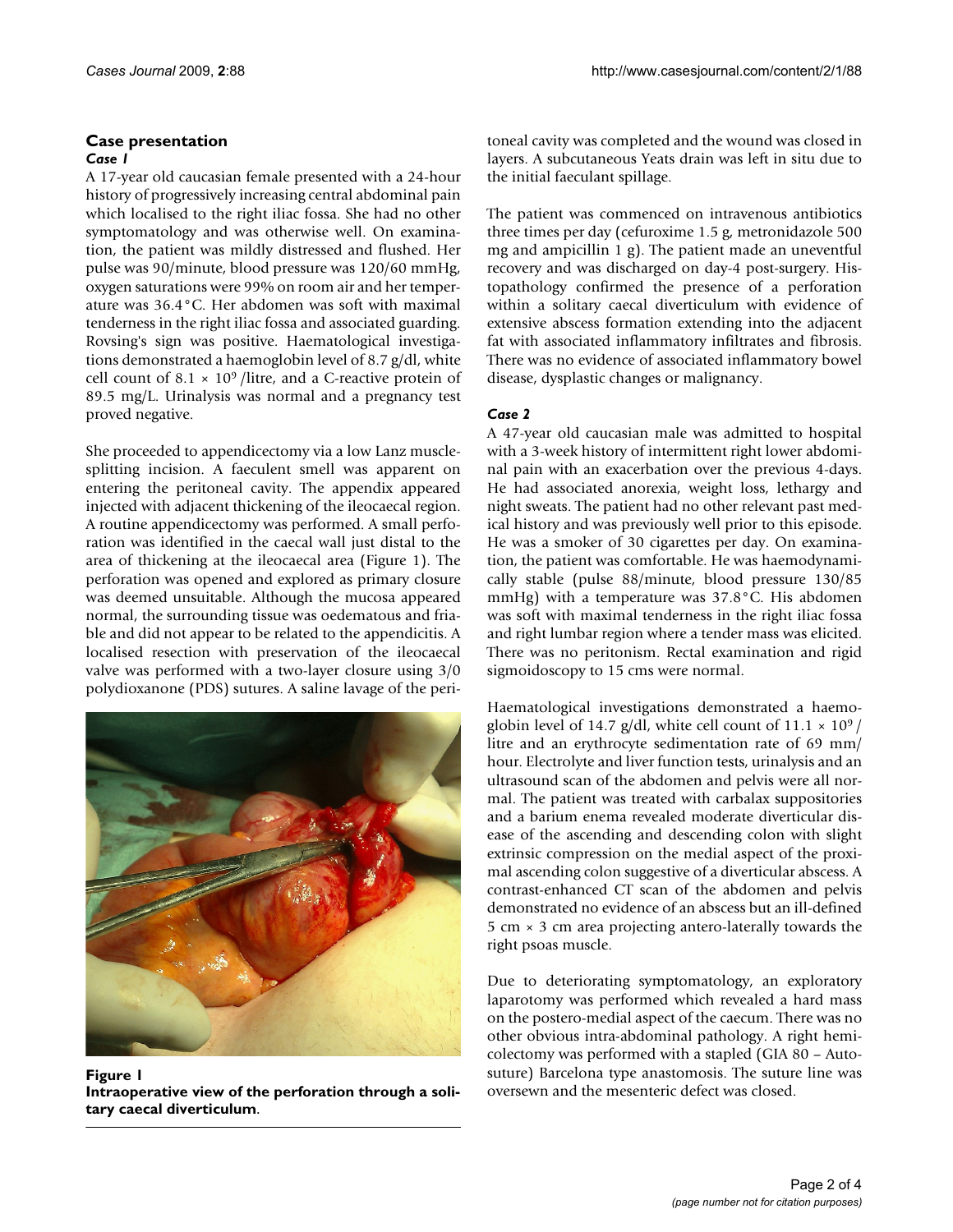The patient made an uneventful recovery and was discharged day-5 post-surgery. Histopathology revealed an inflammatory caecal pseudotumour with a diverticulum leading into the inflammatory mass. There was associated ascending colonic diverticulosis and no evidence of underlying inflammatory bowel disease or malignancy.

## **Discussion**

Solitary caecal diverticula (SCD) remain rare since their original description by Potier in 1912 [1]. There is a higher predominance in the Asian population compared to the Western nations where the incidence has been reported to be approximately 50 to 300 times less frequent than acute appendicitis equating to between 0.05 to 0.3 cases per 100,000 population [1-4]. Sardi *et al* (1987) reported a 3.6% prevalence of caecal diverticula from a review of 881 cases [1,5]. The average age at presentation was 43.6 (range 20–51) years with a male to female ratio of 3:2 [1,3]. Our first patient was atypical as she was only 17 years of age whereas our second was in his late forties.

A congenital aetiology for SCD in case 1 has been suggested due to a transient outpouching of the caecum in the 6th week of gestation [1,3]. Caecal diverticula can be classified as solitary and multiple, and true (congenital) and false (acquired-with no muscle layer) [1,2]. SCD are usually situated approximately 2.5 cm from the ileo-caecal junction in 80% of cases with 50% of these located on the anterior caecal wall [3]. In case 2, the diverticulum entered into an inflammatory mass situated on the postero-medial aspect of the caecum.

A SCD is typically asymptomatic, only manifesting itself clinically when complicated by inflammation, haemorrhage, torsion or perforation [3,6]. Eighty-five percent of cases exhibit clinical features akin to appendicitis with right iliac fossa pain, low-grade pyrexia and a leucocytosis as observed in our first patient [2,5]. The absence of anorexia, infrequent nausea and vomiting and abdominal pain persisting for longer than 24-hours combined with a lack of systemic sepsis may help to differentiate SCD from appendicitis [2,7]. SCD rarely presents with a palpable mass as demonstrated in patient 2 where the actual mass effect was hypothesised to be related to repeated sub-clinical perforations followed by subsequent fibrin deposition. Based on histopathological analysis, it was suggested that this initiated an "onion-shell" type effect, where the repeated fibrin deposition formed a mass with numerous definable layers, which all tracked down to the SCD and presumed source of perforation. Invariably mis-diagnosed as appendicitis, other differentials to consider are urinary tract infection, ureteric colic, gastroenteritis, pelvic inflammatory disease, and Crohn's disease [2].

An abdominal x-ray may show a faecolith in about 50% of cases [2]. Although not indicated in the acute setting, a barium enema may demonstrate the diverticulum [2]. However, a SCD may also be missed due to obliteration of its lumen because of surrounding inflammation and oedema [3]. In a prospective study with 934 patients, Chou et al (2001) reported that ultrasound had a sensitivity of 91.3%, specificity of 99.8%, and an accuracy of 99.5% for the diagnosis of caecal diverticulitis in patients presenting with non-specific right lower abdominal pain [1,2]. The SCD appears as a hypo-echoic area on a portion of a thickened caecal wall [3]. However, ultrasound did not demonstrate this abnormality in case 2. Computerised tomography (CT) imaging is increasingly used especially in the acutely unwell patient. Classical CT features include a preserved enhancement pattern of the thickened caecal wall with an extra-luminal mass associated with haziness and linear stranding of the peri-caecal fat [3]. Laparoscopy has also been suggested especially in younger females with atypical symptomatology [1]. Despite advances in these investigative modalities, the majority of patients are diagnosed intra-operatively with a 65% to 85% accuracy for macroscopic diagnosis of SCD [1,2].

The treatment of caecal diverticulitis is controversial [2]. Conservative treatment with intravenous antibiotics can be considered if a definitive diagnosis is established preoperatively [2]. If a SCD is clearly identified intraoperatively, a simple diverticulectomy or invagination of the diverticulum combined with appendicectomy have been advocated for uncomplicated diverticulitis [2,3]. Limited ileocaecal resections or right hemicolectomy should be considered in patients with marked inflammatory changes or if a complication such as perforation or torsion has occurred. However, 12.5% to 40% of patients undergoing conservative management or limited surgical resections are reported to require a more radical resection due to persistent or recurrent inflammation [2,6,8]. A right hemicolectomy is also mandatory if a diverticulum is macroscopically indistinguishable from a tumour especially if the SCD is retroperitoneally located on the posterior wall of the caecum [9]. This was advocated under similar circumstances in our second patient. This diagnostic conundrum can be surmounted by intraoperative caecoscopy, where an endoscope is guided through the appendicular stump to screen the mucosa for neoplasms [2]. Chiu *et al* (2002) emphasised the value of this endoscopic aid in excluding a caecal carcinoma, thereby allowing a more conservative resection of the colon in uncomplicated cases [2].

## **Conclusion**

Complications of SCD, though uncommon, should be considered in the differential diagnosis of acute right